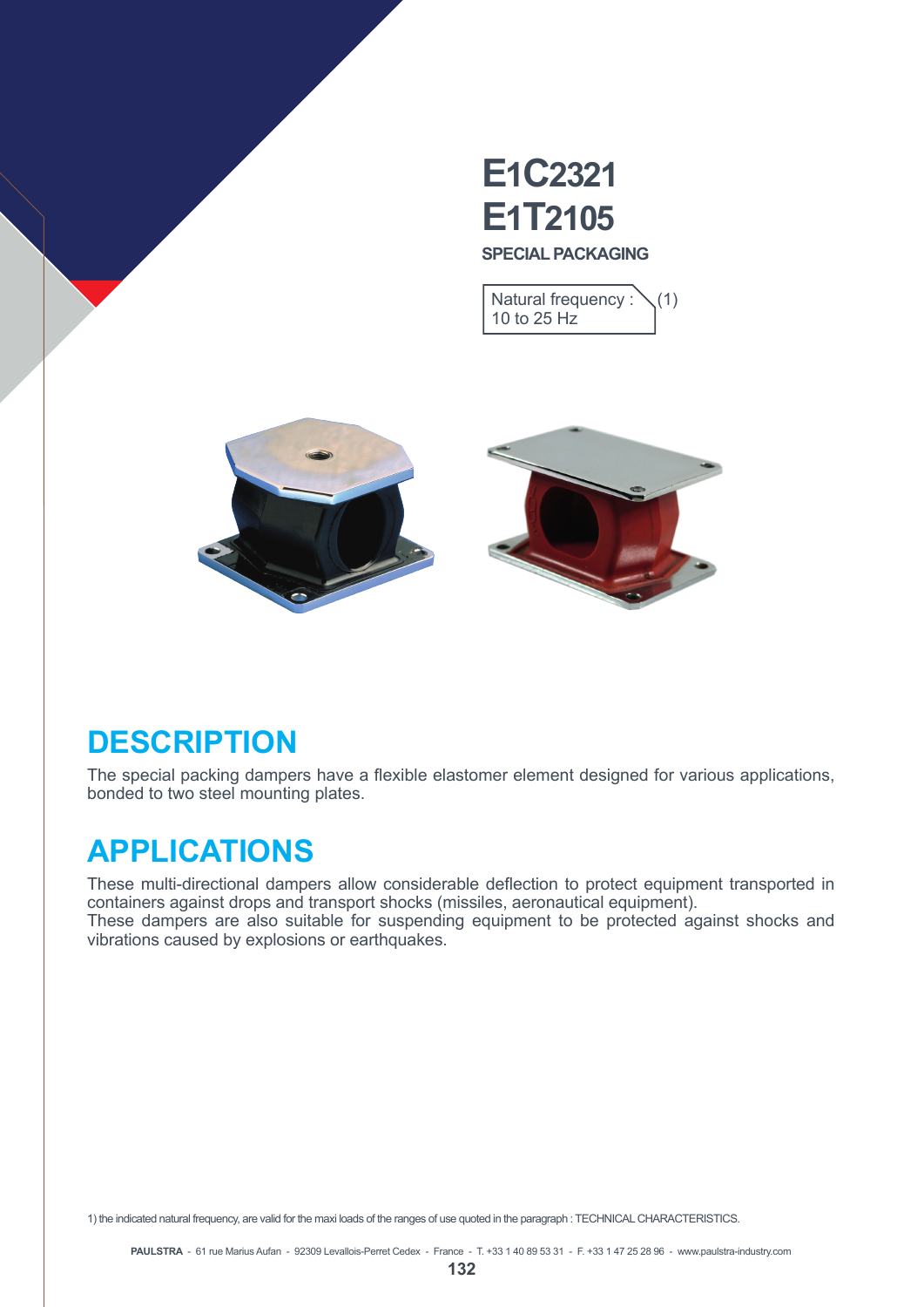#### **E1C2321**

### **DIMENSIONS**





# **OPERATING CHARACTERISTICS**

Natural frequency :

 $\bullet$  axial : 10 to 25 Hz;

 $\bullet$  radial : 10 to 25 Hz.

Maximum permitted excitation at natural frequency of suspension :  $\pm$  1.6 mm. Maximum travel available for shocks : - axial : 15 mm; - radial : 40 mm.

Operating temperature : see table. Weight : 0.3 kg.

| Reference  | Axial static load<br>(daN) | Damping | Resistance to oils<br>and hydrocarbons | Resistance<br>to fatigue | Operating<br>temperature | Material (1)    |
|------------|----------------------------|---------|----------------------------------------|--------------------------|--------------------------|-----------------|
| E1C2321S01 | $1 - 10$                   | ***     | $\star$                                | $\star$                  | $-54$ to $+150$ °C       | SIL 33 Sh       |
| E1C2321S02 | $2 - 20$                   |         |                                        |                          |                          | SIL 55 Sh       |
| E1C2321-01 | $2 - 20$                   |         |                                        |                          |                          | CR 60 Sh        |
| E1C2321-02 | $5 - 50$                   | $\star$ | **                                     | ***                      | $-30$ to $+100$ °C       | <b>CR 70 Sh</b> |
| E1C2321-03 | $10 - 100$                 |         |                                        |                          |                          | CR 75 Sh        |
| E1C2321-21 | $2 - 20$                   |         |                                        |                          |                          | <b>BR 60 Sh</b> |
| E1C2321-22 | $5 - 50$                   | ***     | $\star$                                | ***                      | $-40$ to $+90$ °C        | <b>BR 70 Sh</b> |
| E1C2321-23 | 10-100                     |         |                                        |                          |                          | <b>BR 80 Sh</b> |

(1) SIL : Silicone; CR : Chloroprene-Rubber; BR : Butadiene-Rubber.